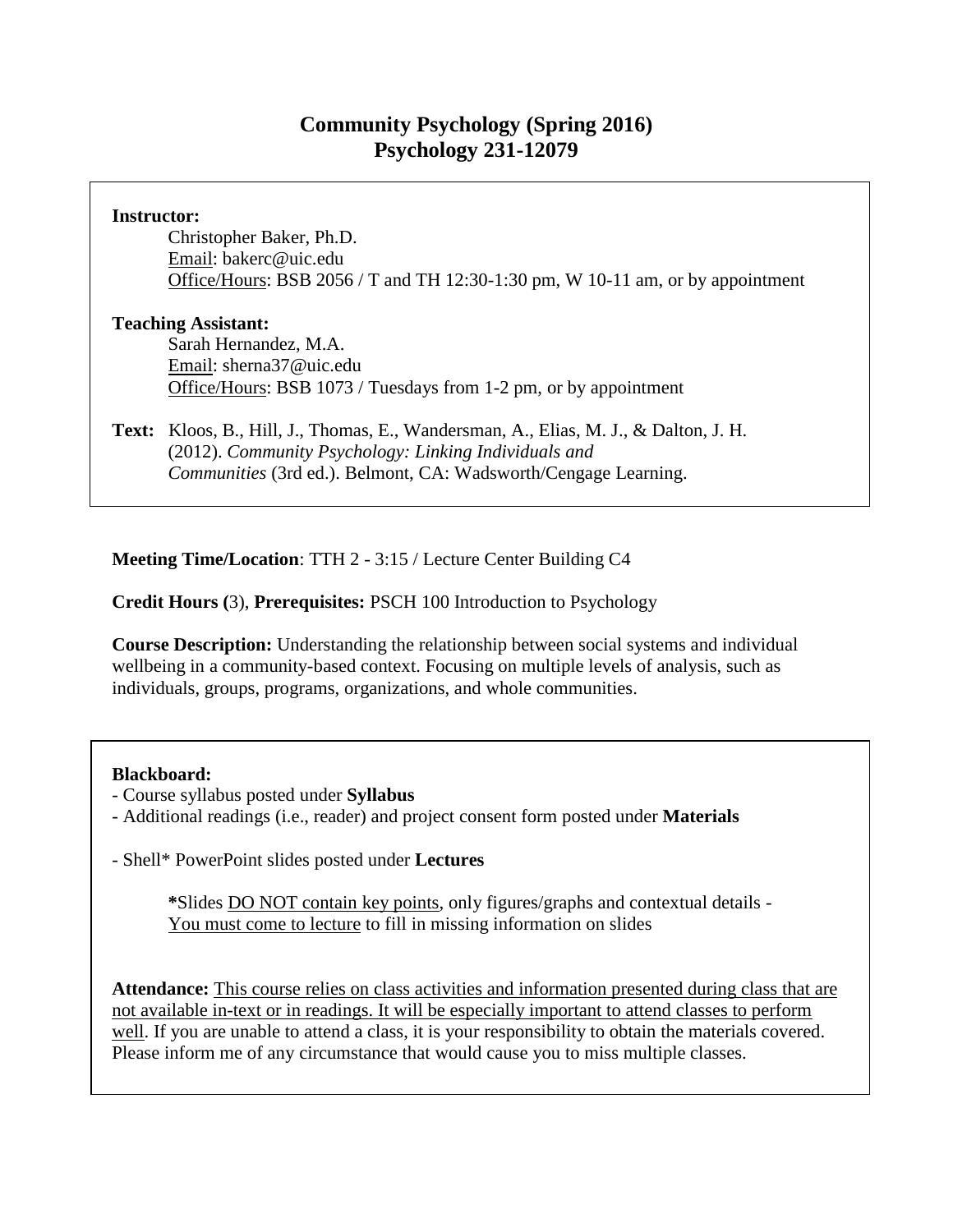**Disability Services:** If you require accommodations for a disability, please contact the Disability Resource Center for an appointment to discuss your needs and the process for requesting accommodations. Since accommodations may require early planning, please contact DRC as soon as possible:

Website: http://drc.uic.edu (312) 413-2183 Voice (312) 413-7781 FAX, DRC Staff Members contact information is available on the Meet the DRC Staff Page (http://drc.uic.edu/meet-the-drc-staff)

#### **Please let me know if there is anything I can do to be helpful!**

**Academic Dishonesty:** Students will be held to the University's standards on academic dishonesty as described in the following Student Code of Conduct: http://dos.uic.edu/docs/Student%20Disciplinary%20Policy.pdf

| <b>EVALUATION: Overview</b> |               |                |
|-----------------------------|---------------|----------------|
| <b>Type</b>                 | <b>Points</b> | % Course Grade |
| <b>In-Class Activities:</b> | 10 pts        | 5%             |
| <b>Section 1 exam:</b>      | 40 pts        | 20%            |
| <b>Section 2 exam:</b>      | 40 pts        | 20%            |
| <b>Final exam:</b>          | 30 pts        | 15%            |
| <b>Research Paper:</b>      | 40 pts        | 20%            |
| <b>Interview Project:</b>   | 40 pts        | 20%            |
|                             | $200$ pts     | 100%           |

#### **Extra Credit: (1) Creative Project. (2) Extra credit opportunities will be available in-class. The more you attend class, the more likely you will be around when an extra credit opportunity is administered.**

**Makeup Policy: Makeup exams are all-essay format and are substantially more difficult than scheduled exams. It is to your benefit to attend all scheduled exams.**

**Curve: Grades will be scaled when appropriate. Otherwise, grades will be based on the standard 90/80/70/60 scale.**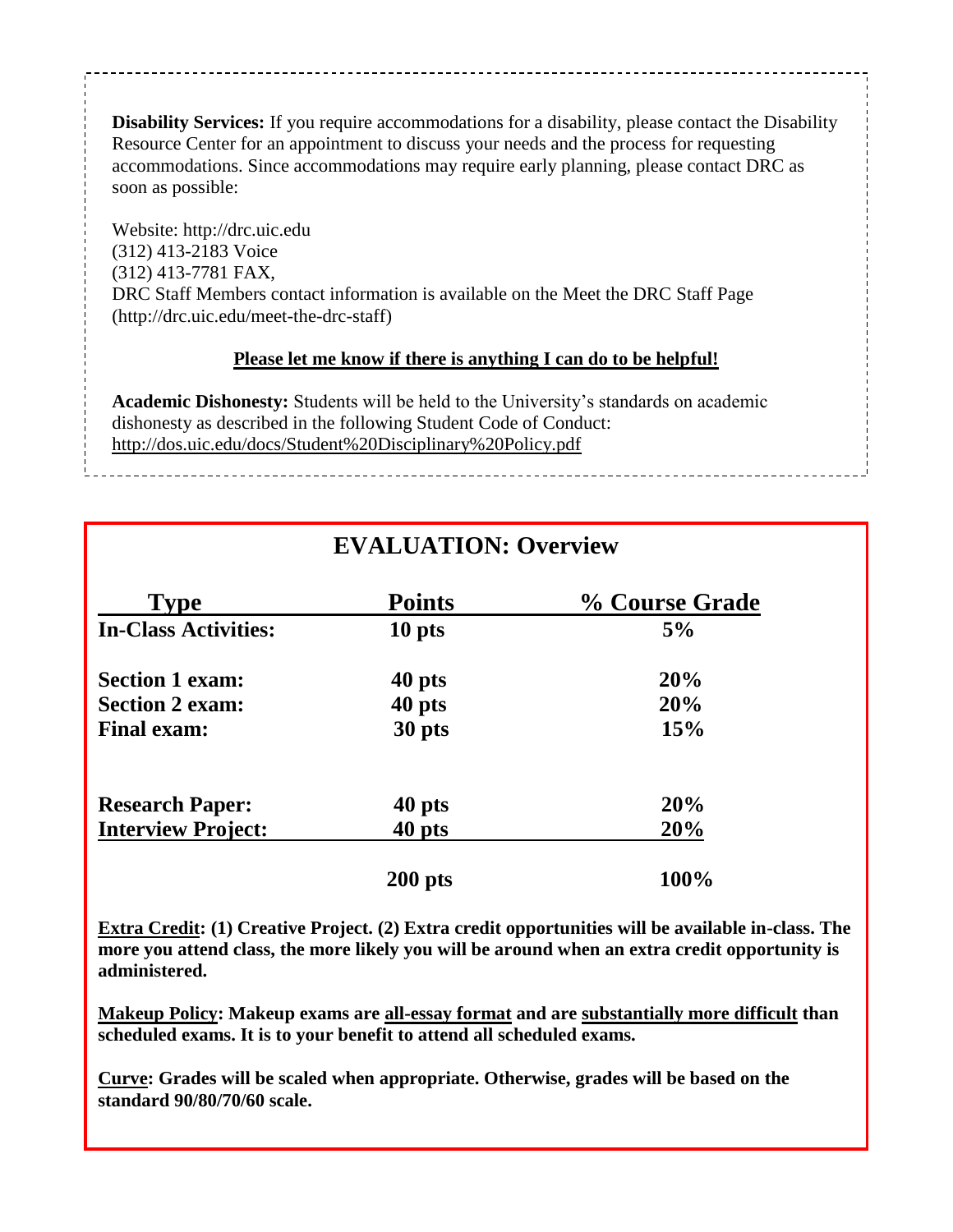#### **Course Outline: 1/12/2016-5/28/2016 \* Outline subject to change with advanced notice**

-- *week 1--*

**January 12: Course Overview** 

**January 14:** Introduction to Community Psychology Reader: Shinn (2009): Ending Homelessness for Families

**--** *week 2--*

**January 19:** Levels of Analysis, Core Values Text: *Chapter 1*

**January 21: In-Class Activity 1** Text: *Chapter 1*

**\*January 22, Last day to complete late registration; last day to add a course(s) or make section changes; last day to drop individual courses via Student Self-Service without receiving W (Withdrawn) grade on academic record. Last day to submit Withdraw from Term request via Student Self-Service and receive 100% cancellation of tuition and fees.**

**--** *week 3--*

**January 26:** Aims of Research Reader: Rosenhan (1973): On Being Sane in Insane Places Reader: Oser et al. (2014): School and Community Wellness

**January 28:** Aims of Research Text: *Chapter 3*

**--** *week 4--*

**February 2: Speaker** Text: *Chapter 3*

**February 4: In-Class Activity 2**

**--** *week 5--*

**February 9:** Methods Text: *Chapter 4*

**February 11:** Methods

Text: *Chapter* 

Reader*:* Bjorkman and Svensson (2009): Randomized Field Experiment Uganda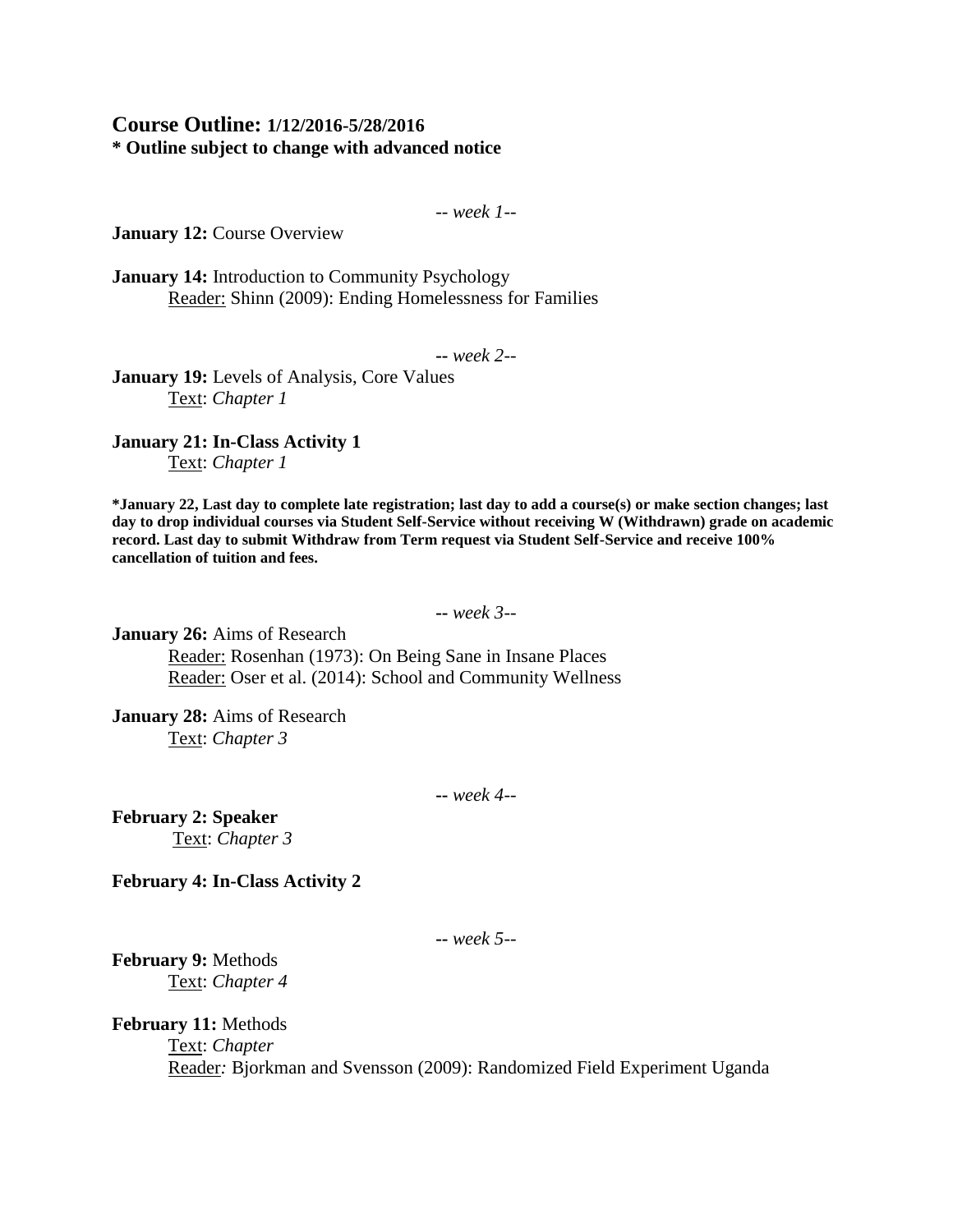**February 16:** Community Nutrition

**February 18: EXAM 1**

**--** *week 7--*

**February 23:** Ecology, Environmental Psychology Reader: Winkel, Saegert, and Evans (2009): An ecological perspective on theory, methods, and analysis in environmental psychology: Advances and challenges

**February 25: In-Class Activity 3** Text: *Chapter 5*

**--** *Week 8--*

**March 1: Communities: Social Capital** Text: *Chapter 6*

**March 3:** Communities: Film Text: *Chapter 6* **Research Paper Due**

**--** *week 9--*

**March 8:** Diversity Text: *Chapter 7*

**March 10: Speaker**

**--** *week 10--*

**March 15:** Empowerment

Text: *Chapter 11* Reader: Dewettinck and Ameijde (2011): Leadership Empowerment and Employee Attitudes

**March 17:** Citizen Participation Text: *Chapter 11*

**\*March 18, Last day for undergraduate students to use optional late drop in college office and receive grade of W on academic record.**

**March 21-25 SPRING BREAK**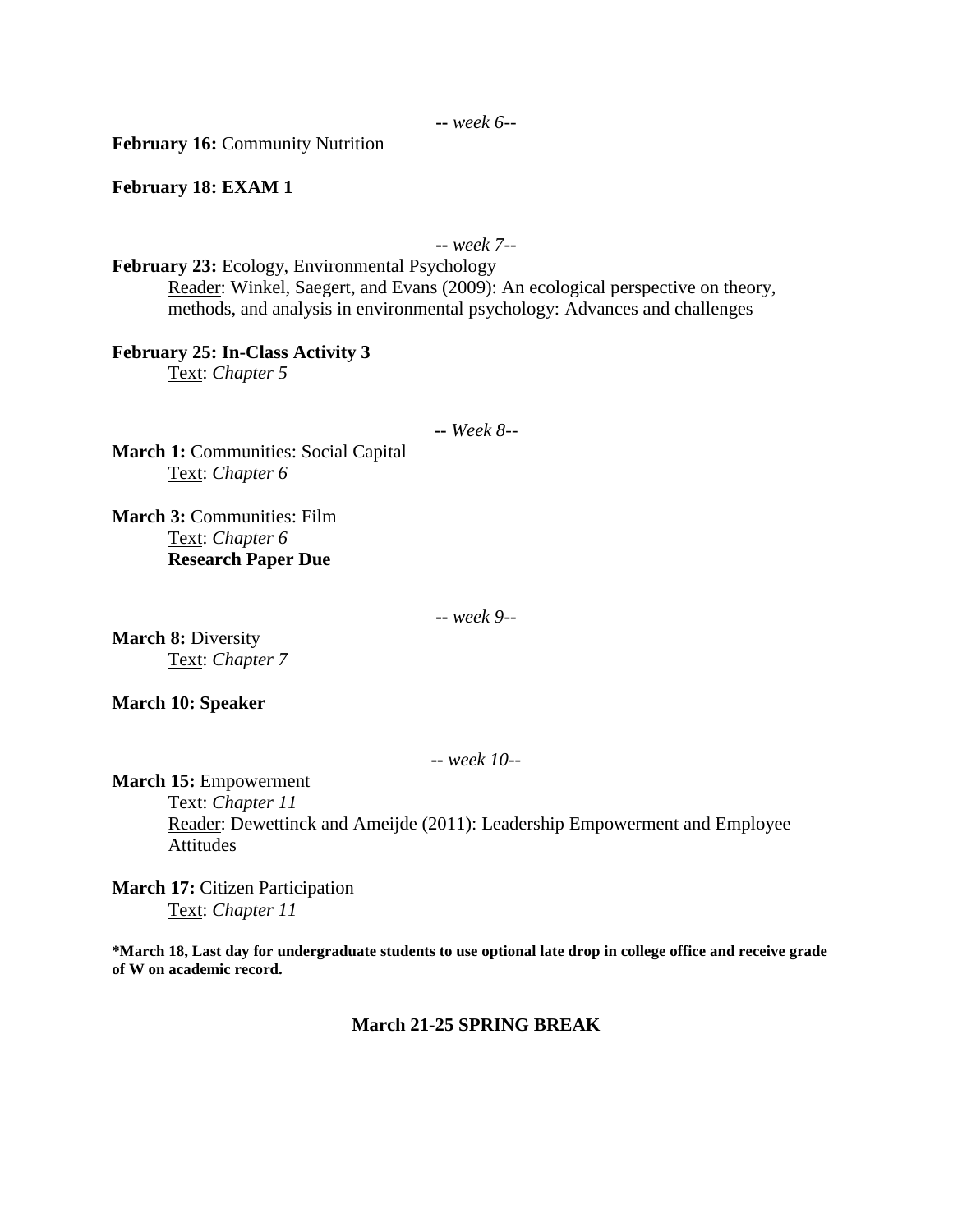**--** *Week 11--*

**March 29:** Community and Social Change Text: *Chapter 12*

**March 31: Community and Social Change** Reader: Alinsky (1971) Rules for Radicals - Tactics

**--** *Week 12--*

**April 5: Speaker** Text: *Chapter 12*

**April 7: In-Class Activity 4 Interview Project Due**

**--** *Week 13--*

**April 12:** Prevention and Promotion Text: *Chapter 9*

**April 14:** Prevention and Promotion - Film Reader: Tseng et al. (2002): Promotion of Social Change

**--** *Week 14--*

**April 19: EXAM 2**

**April 21: In-Class Activity 5**

**--** *Week 15--*

**April 26:** Flex Day

**April 28: Creative Projects Due**

**--** *Week 16--*

Final Exam Week **Wednesday May 4, 3:30 pm -5:30 pm: Final Exam**

# **EXTRA CREDIT: Creative Project**

**The purpose of this project is to give students an opportunity to demonstrate substantial knowledge of a course topic using creative means. Students will be judged on the degree to which they demonstrate knowledge of a topic and their creativity in demonstrating this knowledge. Group projects (up to 5 students) are allowed for those doing music or other performance-based activities; these should not exceed 5 mins. Students may be awarded up to 10 points extra credit.**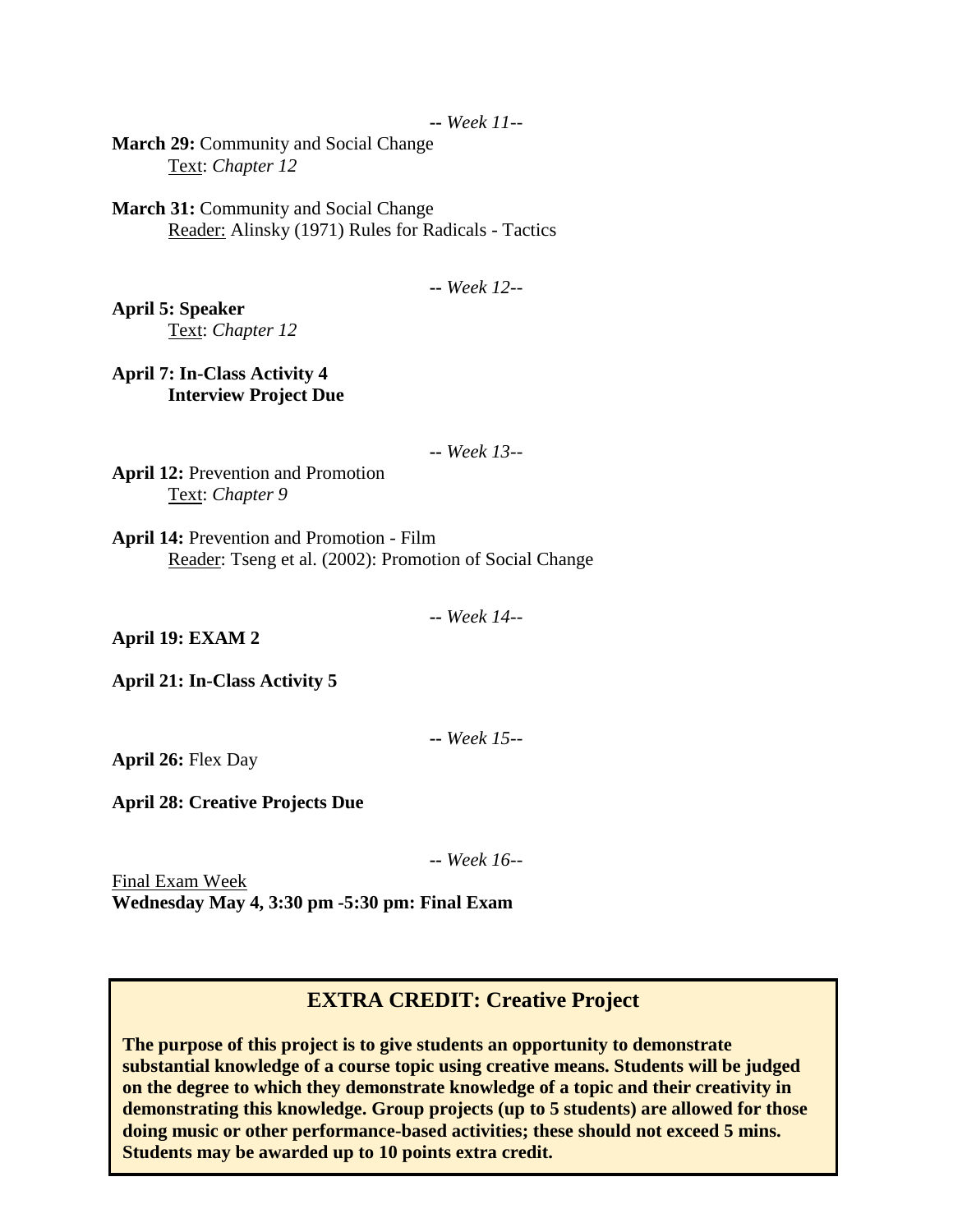# **Research Paper: Due March 3rd**

## FORMAT: 3 Pages, Double Spaced, 11 pt font, 1 inch margins.

SUBMISSION: Papers should be submitted through Safe Assign on Blackboard.

## TOPIC & GRADING: **Identify an ongoing community intervention in Chicago (or surrounding suburbs) that is working to effect social change.**

**10 pts:** Describe the social problem this community intervention is attempting to remedy. Describe the effect of this problem on individual and community wellbeing. Describe what this community intervention is attempting to do to remedy this problem.

**10 pts:** Identify and discuss 3 levels of analysis contributing to this social problem.

**10 pts:** Identify and discuss 3 core concepts of community psychology that relate to this community intervention.

**5 pts**: Offer a critique and propose a solution to improving the success of this intervention.

**5 pts:** Overall quality of writing.

#### DEDUCTIONS:

**This paper is 20% of your final grade, thus it should be of professional college-level quality. This paper is short. The goal is to say as much as you can with as few words as possible. This is an important skill to master and it applies to almost every professional context.** 

Each significant spelling error **(-5 pts)** Each instance of failing to follow instructions or format requirements **(-5 pts)**